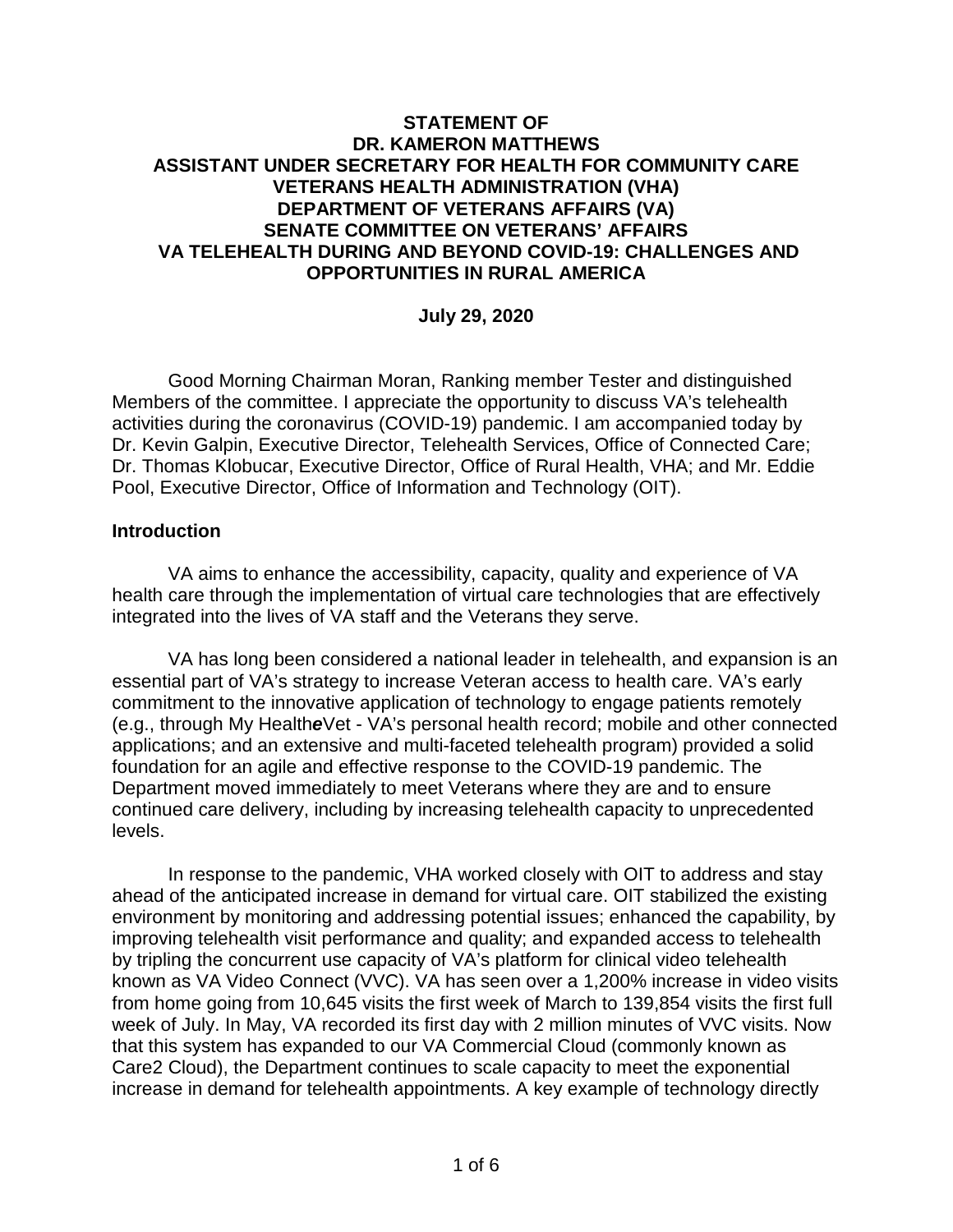supporting VA's business aim is the expansion of tele-intensive care unit (ICU) care, increasing virtual access to critical care specialists. Since onset of the pandemic, VA has deployed 244 tele-ICU carts across 91 VA Medical Centers. Along with the medical centers that already had tele-ICU technology, every VA facility with ICU beds is now equipped with 24/7 virtual access to critical care specialists.

VA appreciates the support of Congress regarding telehealth, especially through the recent Coronavirus Aid, Relief, and Economic Security Act, which provided the supplemental funding VA needed to invest in enhancing and expanding the systems and technology used to care for Veterans. Recent legislation such as section 151 of the VA Maintaining Internal Systems and Strengthening Integrated Outside Networks (MISSION) Act of 2018, which authorized the practice of telemedicine by VA health care providers in any state regardless of the location of the provider or the Veteran, has also been pivotal to advance this mode of care delivery for Veterans. These actions have provided significant benefit, addressing what had been barriers to the continued rapid expansion of telehealth.

# **Population Covered**

Telehealth capability is available to Veterans enrolled in VA health care. VA leverages technology to augment care for Veterans within VA health care facilities, in Veterans' homes, and anywhere there is access to an internet-connected computer, mobile phone or tablet. VA's telehealth reach was significant prior to the COVID-19 pandemic. VA's online patient portal, My Health*e*Vet, is accessible through VA's modernized web presence at [www.VA.gov](http://www.va.gov/) and had over 5 million registered users at the conclusion of 2019. VA's video telehealth program was utilized by more than 900,000 Veterans in 2019, 44% of whom lived in rural areas. Telehealth services are available at over a thousand VA sites of care, and care is delivered through video telehealth in more than fifty specialties that includes mental health care, primary care, specialty care and rehabilitation services.

# **Type of Services Provided**

Telehealth can enhance the Veteran experience and the delivery of health care for Veterans in their homes and communities; at VA clinics; and as they access hospital-based and emergency services.

For Veterans at home, telehealth capabilities can help Veterans better manage their own health and enhance the accessibility of VA health care services irrespective of a Veteran's location in the country. Examples of VA's expansion in this type of Veteran engagement include delivery of care remotely through video visits through the VVC application; connecting with Veterans in their communities through the Advancing Telehealth Through Local Access Stations initiative; supporting Veterans with chronic conditions through the Remote Patient Monitoring-Home Telehealth Program; and providing Veterans with the technology they need to connect with VA through the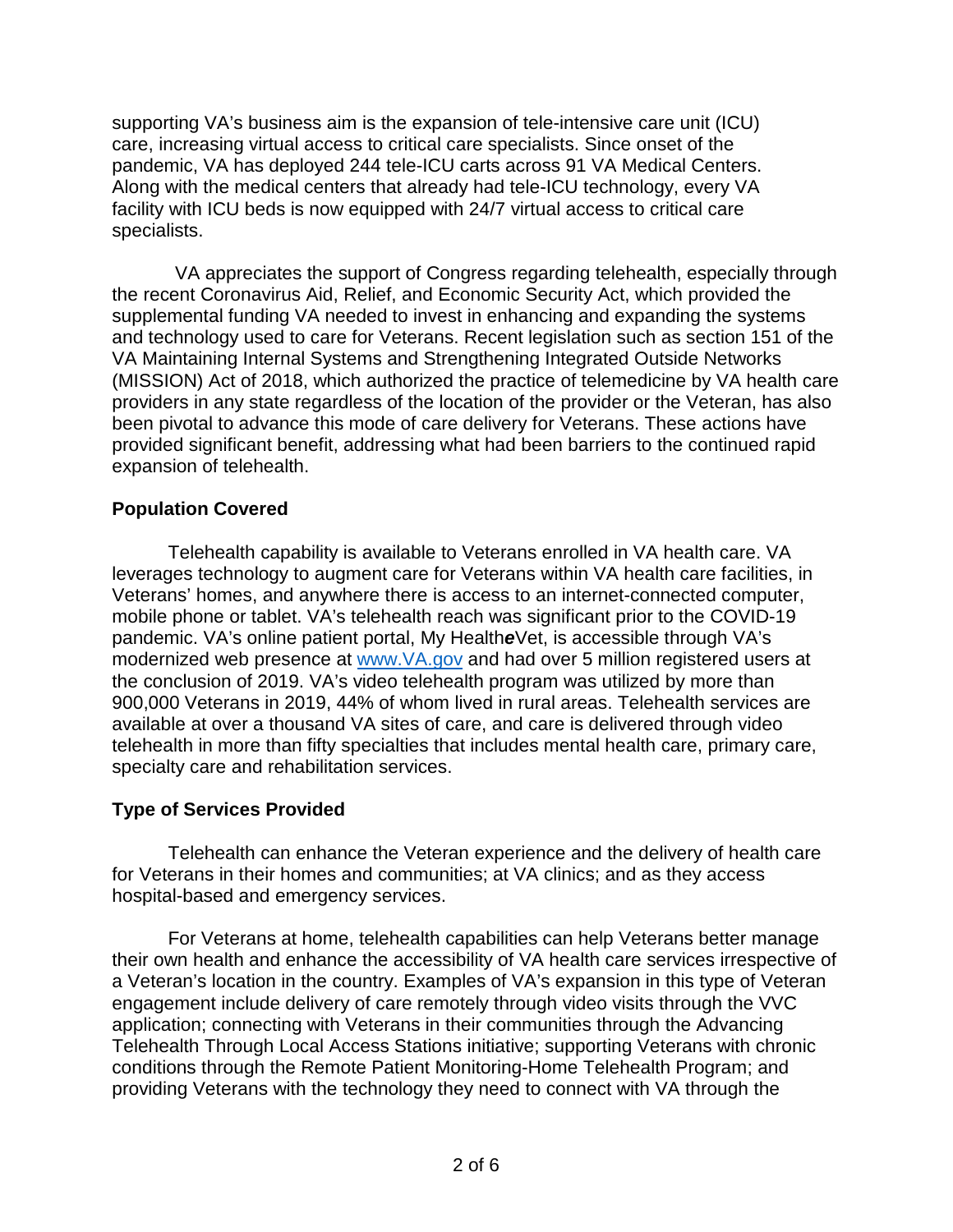Veteran tablet loaner initiative. VA also continues to leverage web-based and mobile tools like My Health*e*Vet and VA's mobile apps to support Veterans as they self-manage their own health at home. Through these efforts, Veterans and their caregivers can access the information they need to help manage their health, and can access their providers, mental health specialists, nurses and other health care professionals using real time video or asynchronous communication from their homes or home communities. Veterans can also receive remote health care monitoring services, coordination of care, and tailored education about their chronic conditions.

VA is also continuing its expansion of clinic-based telehealth services. Initiatives in this category enable VA to provide more accessible services at clinic locations, build clinical capacity in underserved areas, and connect Veterans with the right clinical expert for their personal circumstance and condition. In addition, clinics are often the location where Veterans learn about services available to them at home. Examples of expansion in the clinic-based telehealth include the growth of regional clinical resource hubs for primary care, mental health, and specialty care; the development and expansion of targeted specialty telehealth initiatives such at tele-dermatology, tele-sleep medicine, and tele-oncology; and the expansion of a national expert consultation center model.

VA is also enhancing the quality of hospital and emergency services through the adoption of telehealth technologies. Technology can help provide Veterans timely access to the health care professional services they need in acute care and emergency situations, even when the specialty provider is not immediately available locally. Examples of this type of care include programs such as Tele-Stroke, which ensures Veterans presenting to participating VA emergency rooms can receive an urgent neurology assessment by a remote stroke specialist, who can provide evidence-based recommendations for stroke treatment to the in-person team. Another example is VA's tele-ICU (Intensive Care Unit) or tele-critical care program, which ensures critically ill Veterans in VA ICUs have urgent access to board certified intensivists and to experienced critical care nurses. One more example is the Telehealth Emergency Management Program, which provides remote clinical services following a declared emergency or disaster (e.g. hurricane, natural disaster, pandemic). During the COVID-19 pandemic, both tele-critical Care and telehealth emergency management have been an important part of VA's response.

Finally, in support of the expansion of telehealth in all settings (home, clinic, hospital), VA is investing in the necessary technology and supporting infrastructure as a foundation for these services. This investment includes the development and maintenance of mobile health and telehealth applications that are used by VA staff and Veterans alike to support care delivery at a distance, as well as VA's My Health*e*Vet patient portal. Other key investments include necessary training, implementation support, program office staffing, equipment maintenance and modernization, communications, evaluation/research, and provider and Veteran-facing help desk support.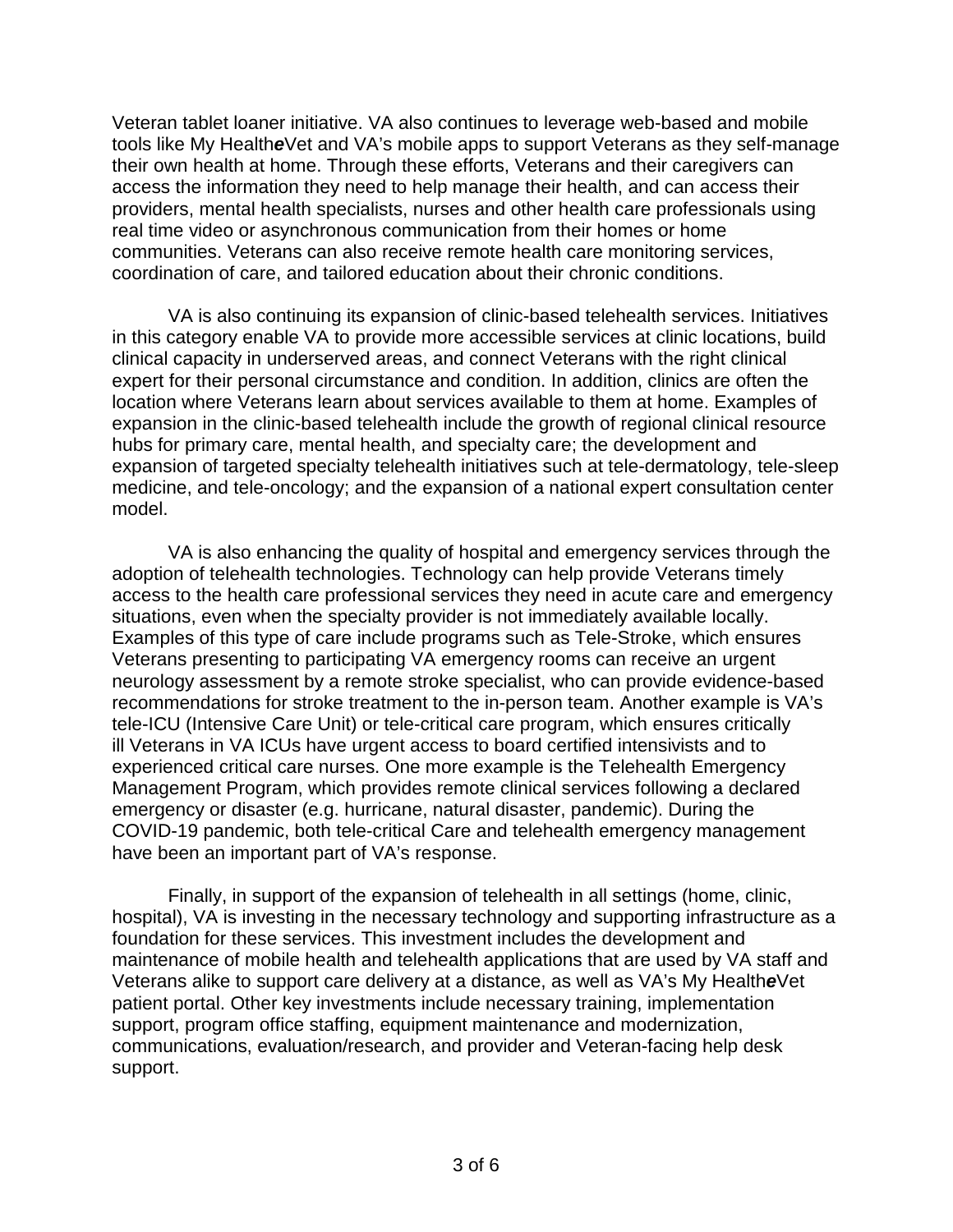### **VA Video Connect**

VA Video Connect is VA's video telehealth platform that allows Veterans, their families and caregivers to meet virtually with their VA care teams on any computer, tablet or mobile device with an internet connection and web camera. VA Video Connect is one of the largest and most successful digital health platforms in the Nation and helps VA provide close to 30,000 virtual appointments to Veterans at home each day. Weekover-week telehealth video appointments to homes have increased by more than 1,200% since February 2020, increasing from approximately 10,700 appointments a week in early February to nearly 140,000 appointments a week in July. This rapid increase in video appointments was necessary to maintain safe clinical services in the setting of the COVID-19 pandemic and was made possible by the expansion and reengineering of select portions of VA's information technology infrastructure, as well as by rapid adoption of VA Video Connect by VA health care professionals.

To further increase Veteran connectedness, VA is taking strides to bridge the digital divide for Veterans who lack the technology or broadband internet connectivity required to participate in VA telehealth. More than 45,000 cellular-enabled tablets are currently distributed to Veterans across the country; and major wireless carriers such as Verizon, T-Mobile, SafeLink by Tracfone, and Sprint have partnered with VA to support Veterans' access to VA telehealth services. Further, VA is implementing a national digital divide consult. This consult will be used when Veterans could benefit from telehealth technologies but are identified as lacking access to a device or internet connection necessary to participate. Through this consult, VA intends to help Veterans leverage benefits available through VA, other Federal agencies, and the private sector to access what they need to connect remotely with VA services.

# **Specific Connected Care / Telehealth COVID-19 efforts**

In an effort to expand video-to-the-home services for all Veterans, VA has engaged in the following: participated in webinar and social media outreach efforts; expanded telehealth capabilities to Veterans residing in community living centers and State Veterans Homes; used remote patient monitoring services to help monitor higher risk Veterans who need to be isolated or quarantined at home; leveraged video telehealth on inpatient hospital wards to enhance infection control among Veterans in isolation rooms; supported increased utilization of VA's online capabilities on VA.gov and My Health*e*Vet; launched specific text-messaging interventions to support Veterans who are concerned about COVID-19 and those who are isolating at home after possible exposure; extended the use of video telehealth in intensive care units to provide remote intensive care consultation at sites that may have limited intensive care specialty resources; and focused efforts of the Office of Veterans Access to Care and Office of Connected Care on maximizing telehealth into Specialty Care Services at our health care facilities to improve capacity and productivity moving forward.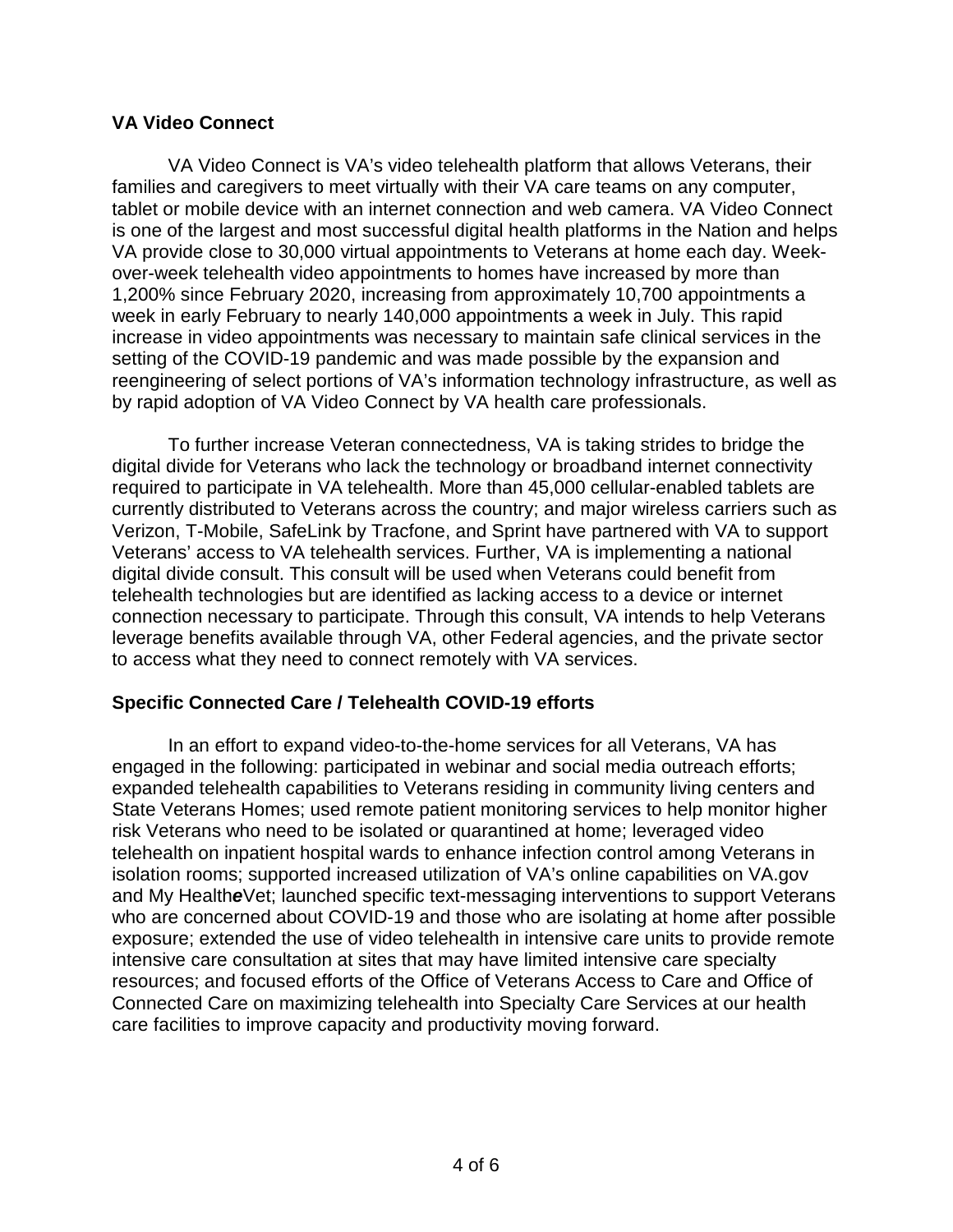### **Recent Trends**

Health care is increasingly becoming consumer and technology driven. VA must continue to provide Veterans access to a modern technology-enhanced health care system. These efforts must include continued advancement of internet-enabled virtual care and telehealth technologies; integration of advanced analytics into these products; and incorporation of these solutions into VA's new electronic health record platform. VA continues to see high levels of Veteran engagement with connected technologies and anticipates continued acceleration of the use of these technologies, integrated into routine care delivery, as we lead the way forward following the COVID-19 pandemic.

The VA patient portal, My Health*e*Vet, leads the industry in customer satisfaction scores and in the percentages of patients who use the portal, has seen consistently increasing utilization, with a dramatic incline since the beginning of the COVID-19 pandemic. On the portal, VA processed over 9.37 million prescription refill requests and managed over 9.5 million secure messages between Veterans and their health care teams from January to May 2020. In the context of the COVID-19 pandemic, compared to the same period in 2019, this represents approximately 770,000 additional prescription refill requests and more than 2.11 million additional secure messages initiated by VA patients and their health care team.

Utilization of video telehealth services had also been increasing at a rapid rate prior to the pandemic and shifted to exponential growth during the pandemic. The use of VA telehealth services overall in 2019 increased more than 14% over 2018. The recently established Clinical Resource Hub Program, which currently provides primary care, mental health care, and is adding specialty care to support underserved locations is yet another example of expansion. Statistics from the program's early success shows that tele-mental health hubs served 257 spoke sites providing over 174,000 visits to more than 39,000 Veterans. Additionally, Video to the home or a non-VA location had also been increasing prior to the pandemic, with more than 99,000 Veterans engaging in a video health care session at home or at another offsite location in 2019. This represents a 246% growth over the prior year.

#### **Support to Rural and Tribal Veterans**

In support of the fourth mission, VA offered guidance and support for providers across the Nation to manage the COVID-19 public health emergency, particularly rural providers. VA developed a website specifically for these providers that included information on strong clinic practices and training for clinical staff and information for community providers who served Veterans. In addition, VA provided direct clinical support to Tribal Health Programs through the fourth mission.

VA has continued work in conjunction with Tribal representatives and the Indian Health Service to develop standardized processes for care coordination to ensure that Veterans who require care among the various health care systems receive one coordinated approach in getting the services they need in the environment they choose. VA is planning a tribal consultation on this plan later in the summer and then will work closely with the Tribal representatives to deploy the approved plan.